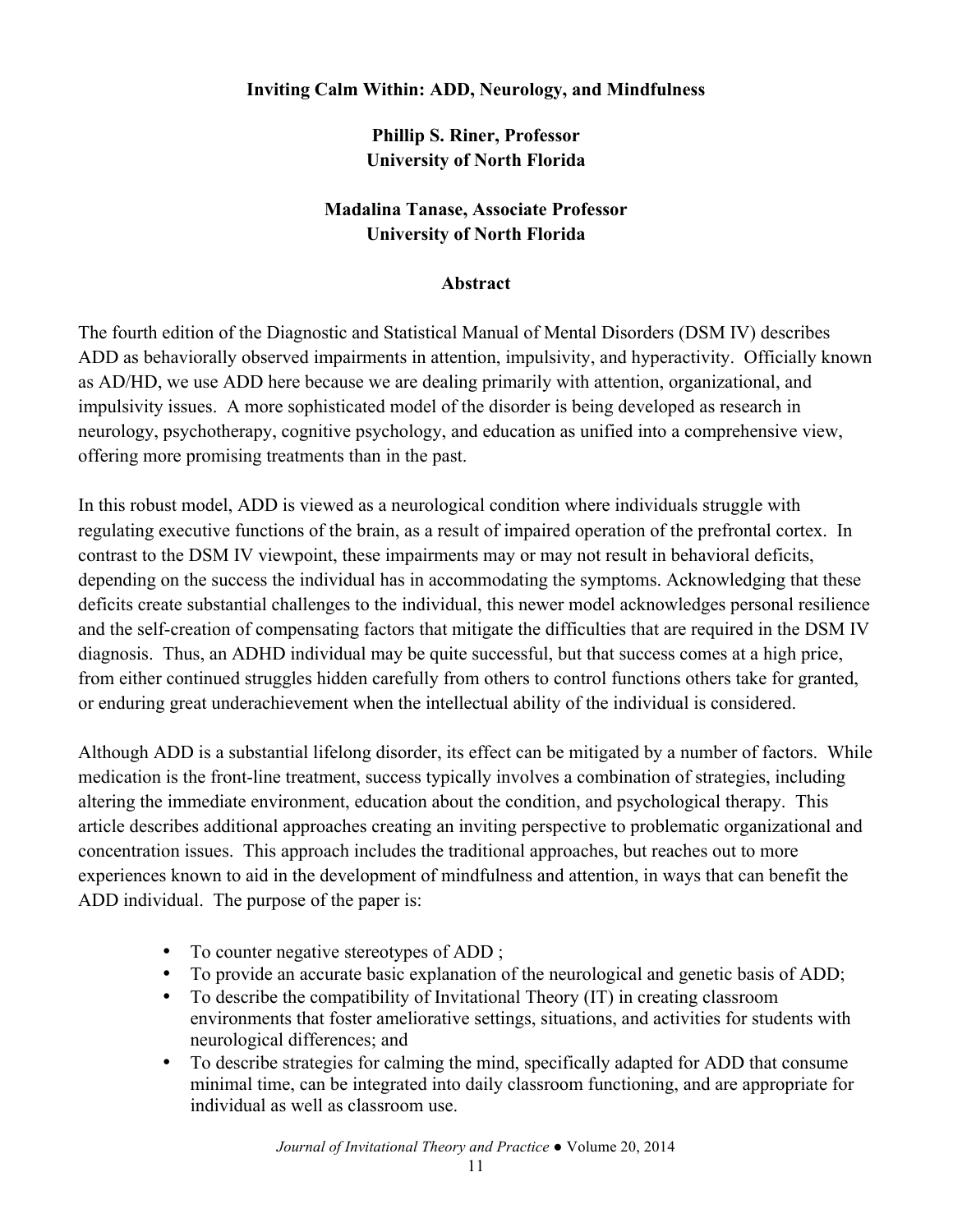### **Introduction**

Attention Deficit Hyperactivity Disorder (ADD)3 is a collection of neurological differences in specific brain functions, where individuals exhibit difficulty in controlling attention and impulsivity in variable and often unique ways (Antshel, 2009; Balint et al., 2009; Hallowell & Ratey, 2005; Jackson & Farrugia, 1997; Wender, 1995). Extensive study in neurology and brain functioning utilizing non-intrusive dynamic techniques, such as fMRI, SPECT, qEEG, and CAT scans have provided a description of ADD as more complex than a childhood disorder, where children demonstrate hyperactivity and the inability to pay attention to classroom lessons. This research reveals ADD to be a lifelong impairment, where a malfunctioning prefrontal cortex results in serious challenges, in regulating the brain's executive functions of attention, focus, effort, emotion, action, and memory (Kohler et al., 2009; Makris, 2007; Makris, et al., 2008; McLean et al., 2004; Weiss & Murray, 2003; Wender, 1995). When viewed in a neurological perspective, ADD is a highly varied collection of one or more specific disruptions, in the executive functions of the prefrontal cortex of the brain. Thus, two individuals with ADD may not share any similar behavioral symptoms, but still have the disorder, since different areas of the executive functions are involved. ADD is appropriately viewed as a chronic congenital disorder that remains with individuals for their entire lifetime and has a seriously negative impact on total quality of life measures, even among those who successfully compensate for the disability.

It is naïve to consider ADD as limited to being a childhood disorder that will mitigate itself as the child matures. ADD symptoms and the severity of the symptoms can vary greatly over the lifetime of the individual. At times the symptoms can abate, but they always present the potential for substantive disruption to attention and organization. Often, especially in resilient adults, the ADD diagnosis is made decades after childhood and only then, as a result of changes in the individual's life experiences (Able et al, 2007; Antshel et al., 2009; Balint et al., 2009; Faraone et al., 2009; Newton-Howes, 2004; Shaffer, 1994). This past experience, along with environmental conditions and learned adaptations, plays a significant role in the lives of ADD individuals.

### **Contributors to the ADD Condition**

Researchers have indicated that the unique neurological functioning of the ADD individual has been shown to have origins in four broad areas of influence: genetic, physiological, psychological, and environmental.

### **Genetic Factors**

<u> 1989 - Johann Stein, markin film yn y breninn y breninn y breninn y breninn y breninn y breninn y breninn y b</u>

Genetic factors are heritable, that is, the suspected associated genes are neither dominant nor recessive and react to many factors in an individual's life, including experiences, diet, exercise, stress, education, and self-esteem. While symptoms typically emerge in early childhood, symptoms can be triggered, altered, or become more or less severe, as a result of life experiences and other factors. These factors

*Journal of Invitational Theory and Practice ●* Volume 20, 2014 <sup>3</sup> ADD is the official designation by the DSM IV criteria of APA. However, not all researchers endorse the DSM IV description or diagnostic elements. In this paper, ADD refers to the inattentive subtype that the many researchers frequently refer to as Attention Deficit Disorder (ADD). The issue of hyperactivity is not addressed in this paper. Many researchers currently publish materials under the ADD designation referring the ADD inattentive subtype. The DSM IV treatment of ADD is currently under revision by APA with the unusual procedure of soliciting perspectives through open hearings.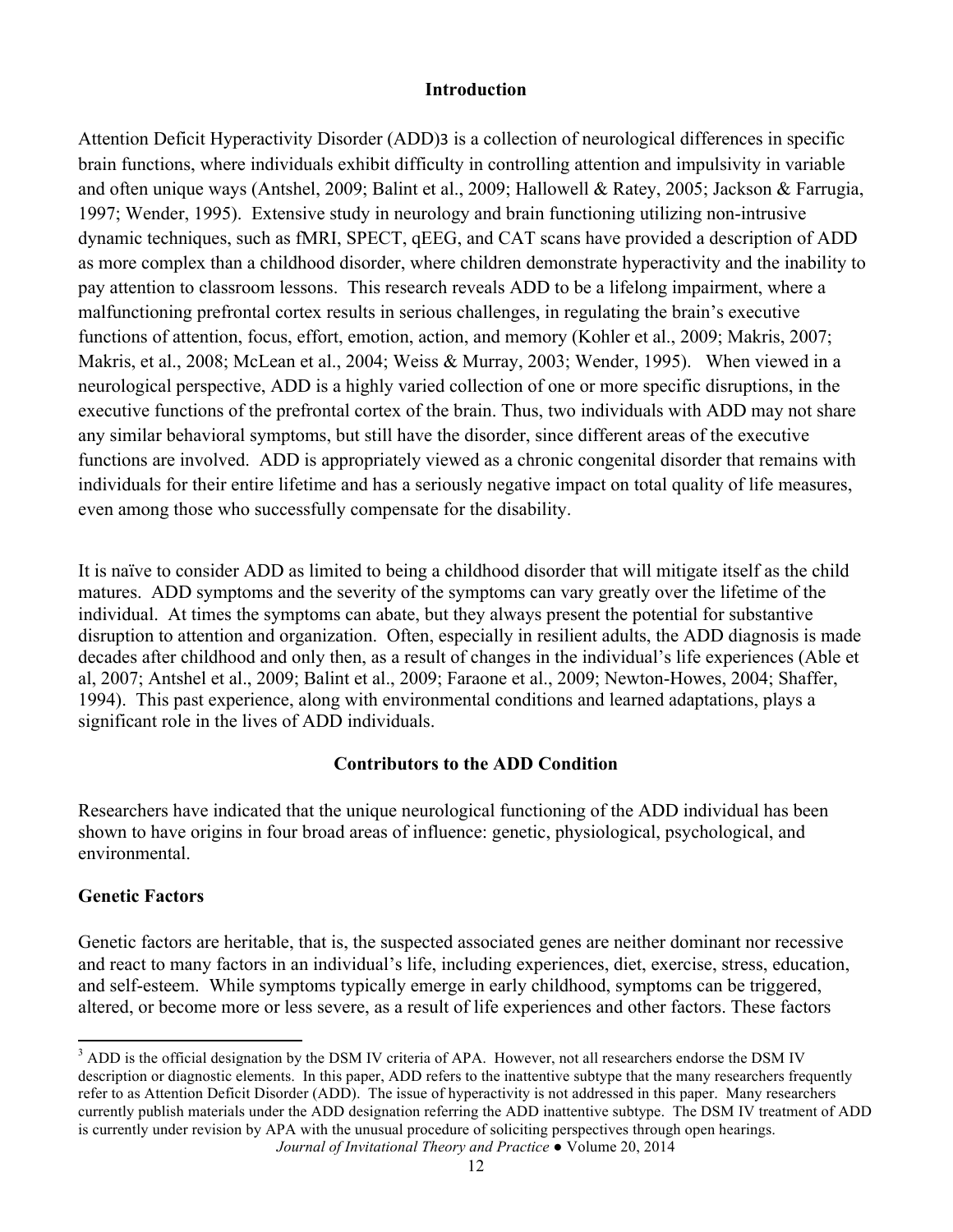result in genetically determined structural differences in the ADD brain, that affects physiological functioning in the brain's prefrontal cortex (Hallowell & Rately 2005; Wender, 1995).

## **Physiological Factors**

The physiology of the ADD brain is not fully understood, but most current theories provide evidence that the neurotransmitter production and regulation varies significantly with the normal brain functions, as exemplified by non-ADD individuals. The research has indicated that the production and usage of neurotransmitters influences lifestyle (e.g. choices in exercise, diet, and sleep patterns), as well as cognitive functioning (e.g. attention, focus, and concentration) and emotional states (e.g. depression, anxiety, responses to stress, and sense of wellbeing). This relationship between physiology and experiences has been found to be bi-directional; that is, neurotransmitters affect behavior, but the reverse also happens: behavior alters neurotransmitter production and reception (Hallowell & Rately 2005; Wender, 1995). Among many behavior choices that can positively affect brain functioning, such as a proper diet, regular sleep patterns, moderate regular exercise, the practice of mindfulness and mindfulness meditation has been shown to be beneficial. Meditation practices are considered to be a substantial contributor to effective mental functioning (Kabat-Zin, 2005).

### **Psychological Factors**

Psychological conditions that affect ADD refer to the impact of past and present experiences, which in turn, affect the individual's willingness to recognize problems and make efforts to modify thinking and behavior. Environmental influences (people, places, policies, procedures, and programs) are well established in IT as being critical for all students. However, for individuals with ADD, those factors have more serious consequences: positive experiences are more critical in establishing wellbeing, and negative experiences are more damaging to self-esteem.

### **Environmental Factors**

Chaotic, busy, and distracting environments are known to be stressful. For the ADD individual, although they readily engage in activity that create this chaos, the stress of low or dysfunctional organization, typically results in an exaggeration of the current symptoms: focus becomes even more difficult, short term memory erodes, irritability increases inordinately to the environmental stimuli, etc. To counter this, typical adaptations for ADD students include alternate testing environments that are quiet and do not contain distractions, and seating that provides the least student movement and most commanding viewpoint for the teacher's lessons. But these accommodations are temporary measures at best, and are not likely to follow the child through the demands of adulthood. While environmental conditions can be altered to accommodate ADD student needs, accommodations cannot be provided in all circumstances in school, and they are rare in the social environment of the child or adult. Therefore, people with ADD need to learn adaptive strategies to deal with environmental factors. Successful adaptations can lead to success, which in turn, contribute to the psychological wellbeing of the person. Success and the confidence success creates are major stress reducers, and as such they can influence the brain's physiology in positive ways. Methods of calming the mind in stressful environments or when ADD symptoms are bothersome are important skills that can be learned through mindfulness practice and a variety of meditation techniques.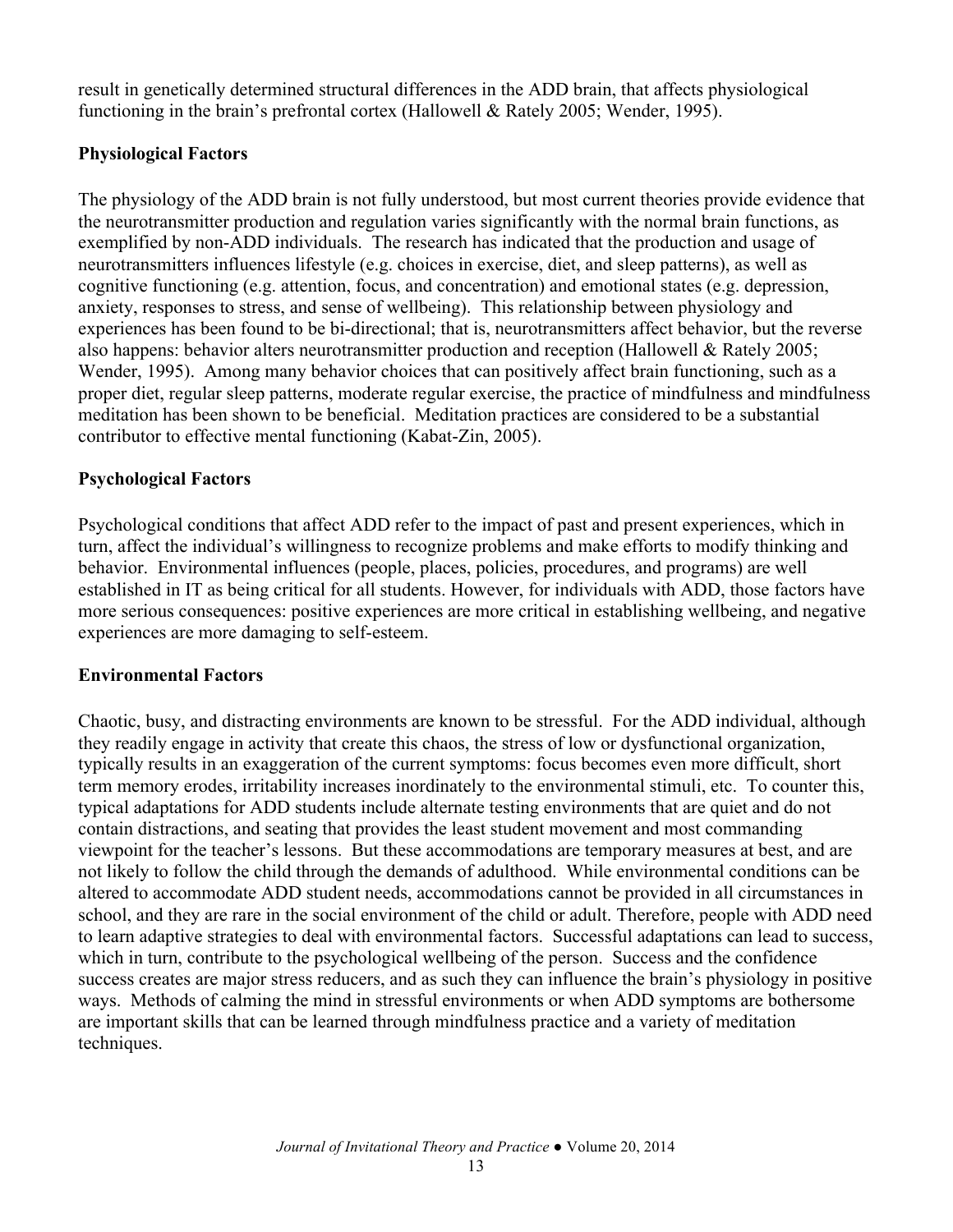### **Calming the Mind**

Current neuropsychological research supports theoretical explanations and practical foundations for implementing instructional and personal strategies in calming the distracted mind through meditative practices (Butler & Hope, 1995; Kelley et al., 2007; Kinder, 1994; Ornish, 2008; Ramsay, 2010; Wadsworth & Harper, 2007). Davidson (2008), Davidson and Lutz (2008), Lee et al. (2009), Lutz et al. (2009a & 2009b), Perlman et al. (2010), and many others have convincing evidence that trained individuals can immediately induce brain functioning that corresponds with neurological patterns, believed to represent specific emotion, as reported by test subjects. These states include the establishment and maintenance of a calm demeanor, empathy, and compassion. The intensity of these states, the starting and stopping of these states at will, and the consistency of the findings, all lead to the conclusion that neuroplasticity is a predictable result of meditative practices.

Meditation has been found to promote not only neural plasticity, but also a wide range of physiological benefits, such as increased immunity to disease, reversal of arteriosclerosis, and enhanced effectiveness of flu vaccines (Davidson & Lutz, 2008, Kabat-Zin, 2005; Ornish, 1998 & 2008; Yongey, 2007). Advantageously, there are *no indications* that involvement with mindfulness and meditation practices has *any* negative outcomes or risks.

There is strong evidence that certain "habits of mind" (that is, practicing thinking patterns repetitively), change both the structure and the functioning of the brain. The linkage between the knowledge found in emerging neuroscience and the ancient knowledge of mindfulness meditative practices, permits an adaptation of these formal practices to the classroom environment. Two of the key barriers to developing and implementing this adaptation are the relative immaturity of students, compared to the demands of mental self-discipline and the scarcity of time for meditation practices in the classroom, with the expectation of predictable results. This paper approaches the problem by adapting mindfulness meditation techniques to the current environmental factors of today's schools (such as time constraints and an externally imposed curriculum), to create the most effective inviting environment for *all* children, but especially those with ADD and other neurological challenges.

### **Invitational Theory and the Perceptual Tradition**

Integral to Invitational theory (IT) is a demonstrated respect for differences in perception, regardless of the stimulus of the perception. Differences that result from learned experience, cultural factors, or a differentiated neurological predisposition are to be respected (Purkey & Novak, 1996). Through IT's RIOT (respect, intentionality, optimism, and trust) educators and helping professionals manage the 5 P's (People, Places, Policies, Program, and Procedures) to optimize the environment for successful learning (Purkey & Novak, 1996). IT provides the theoretical and practical basis for an ameliorative approach to dealing with student differences with neurological origins, through modification of practices, procedures, and context.

### **Methods, Techniques, and Modes of Inquiry**

Combining meditative practice of mindfulness with the type of strategies advocated by invitational learning can enhance student performance, satisfaction, and happiness (Bunaratana, 2002; Chodron, 2002; Goldstein, 2003; Hagen, 1997). These practices, if exercised in the classroom setting, should obtain

*Journal of Invitational Theory and Practice ●* Volume 20, 2014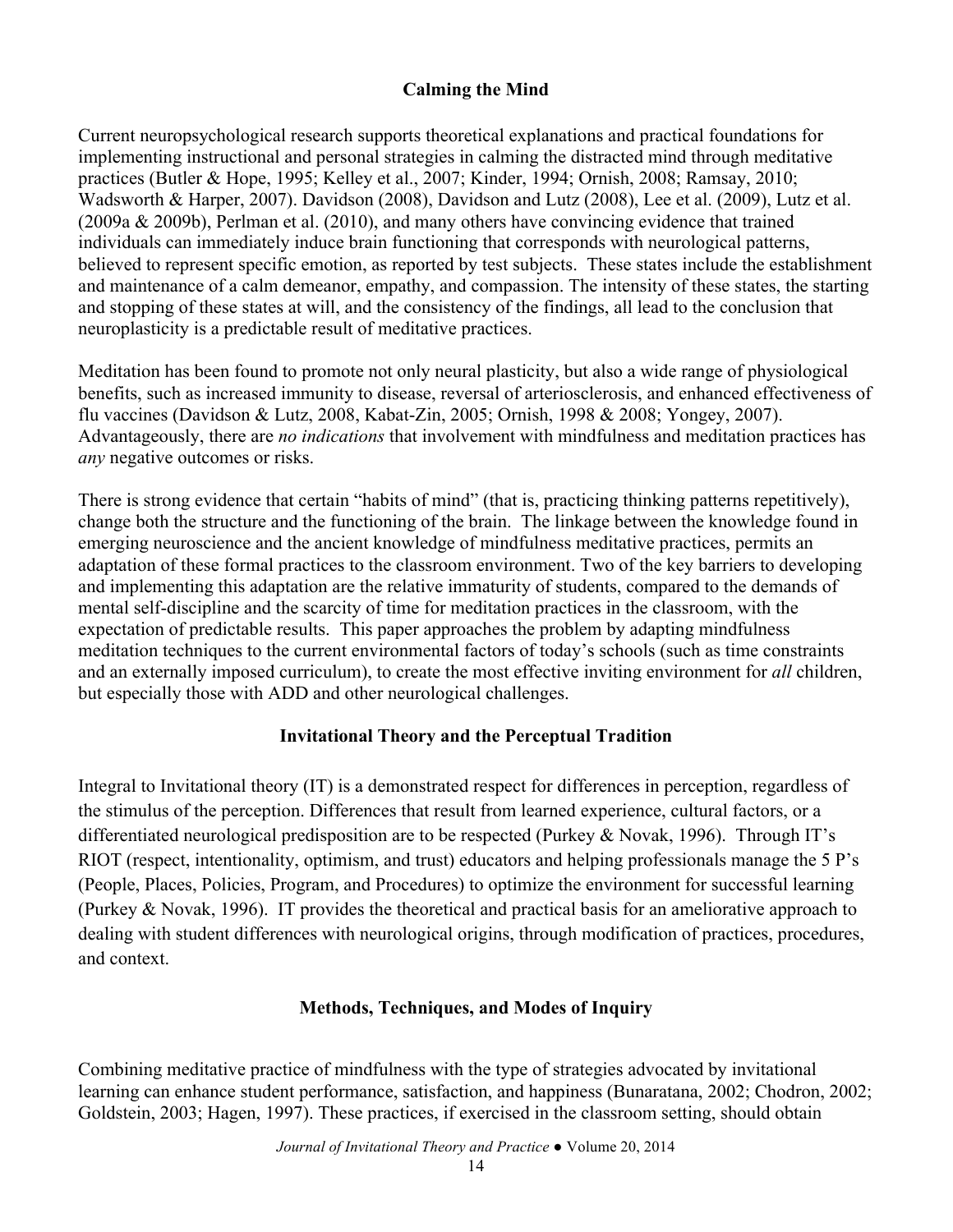similar results. A number of meditation strategies hold great promise in assisting ADD individuals in adapting to school demands, by increasing concentration and eliminating the incessant background "chatter" of iterative second guessing of one's actions. As schools have become increasingly focused on singular cognitive processing objectives as measured by high stakes tests, students with ADD will have even more difficulty in the classroom. To mitigate these difficulties, students can be taught adaptive practices explicitly designed to assist in concentration and focus. The process of combining well-defined and validated principles in neurology, psychotherapy, and mindfulness meditation, can establish a carefully defined component in the treatment of ADD.

#### **Inattention**

Invitational learning provides the mechanisms for linking mindfulness outcomes, with classroom practices that are flexible and well-grounded in a theoretical base. The first task in this endeavor is to examine the neuropsychological work on ADD, to see which elements of cognitive processing are most troublesome and, if countermanded, would yield the greatest benefits.

Although co-morbid conditions, particularly mood disorders, present great challenges, arguably the most difficulty aspect of ADD to ameliorate is the combined effect of inattention, distractibility, and difficulties in the regulation of focus. All of these can be managed more effectively by the ADD student, if multiple treatments are employed and the ADD student can make significant contributions to the classroom climate. Yet, there is a strong, negative stereotypical view of these students as having behavior problems, that inevitably disrupt the student's and others' classroom learning.

This negative stereotype is a "built in" aspect of the traditional view of ADD that has evolved on the necessity of negative behavior observation (see DSM IV), rather than on neurological analysis. Using a clinical diagnosis (based on observed behavior) and using the DSM IV criteria, (as stated earlier) "realized failures" are required for the ADD diagnosis (Balint et al., 2009; Hollowell & Ratey, 2005; Wender, 1995). That is, if a student compensates for difficulty in attending to classroom lessons and tasks and does well in school, but that same student's neurological functioning was consistent with that of an ADD diagnosis, the student would *not* qualify for an ADD diagnosis. As a result, the student would not receive any assistance in accommodating the challenging neurological condition, because the student is meeting the minimal expectations of the school, while it is ignoring the student's greater potential, nor recognizing the emotional drain that results from expending much more effort to succeed, than other students require.

In looking at which areas are the most difficult for ADD students to address, inattention, combined with the effects of focus impairments and distractibility, is at the forefront and is typically the impetus for comorbid disorders, including generalized anxiety disorder and depression. Inattention results in missing critical information needed for daily functioning. For example, an ADD individual may hear the time and place of an important meeting, but forget the day. Or hear a negative sentence, but not attend to the "not" of prohibition: When told, "Do not open the door," the inattentiveness results in receiving and interpreting the statement as "Open the door." Such minor lapses in attention have major consequences that cumulate over time to incredible levels of frustration and stress, as well as feeding the "pathological self" that demeans and devalues an individual's estimation of worth.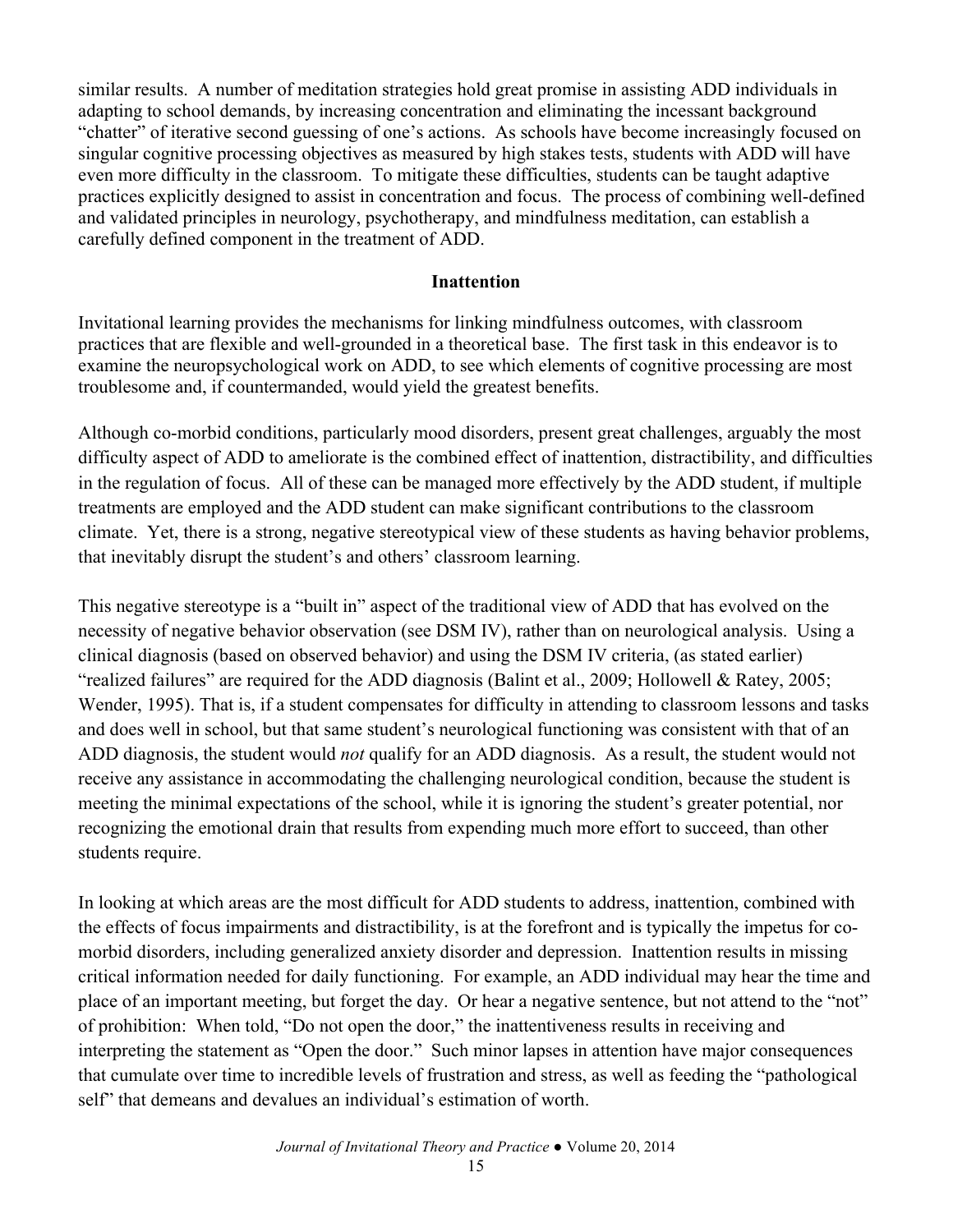Inattention is characterized by:

- Being easily distracted, missing details, forgetting things, and frequently switching from one activity to another, or in speech, from one topic to another;
- Having difficulty focusing on one thing, or paradoxically, not being able to terminate focus ("hyperfocus") on one thing and transition to the next topic or activity;
- Becoming bored with a task after only a few minutes, unless they are doing something enjoyable, where hyper-focus makes it difficult to leave the task;
- Having difficulty focusing attention on organizing and completing a task or learning something new; in general having difficulty in getting started on a task;
- Having trouble completing or turning in homework assignments, often losing things (e.g., pencils, toys, assignments) needed to complete tasks or activities; and
- Not appearing to listen when spoken to.

Consequently, the result is a combination of one or more of the following:

- impaired performance or failure;
- confusion and emotional distress;
- expending greater time on tasks than is needed;
- poor self-esteem; and/or
- the failure cycle: "I fail, I can't do it, I won't do it, I fail again."

These traits, when left unregulated and uncontrolled, offer few benefits. This list may seem familiar to educators who find that all children demonstrate these characteristics from time to time. These are natural traits occurring in everyone; however with the ADD student, these traits happen with greater, often near constant frequency and often dominate cognitive functioning. Examples of these difficulties include managing simple tasks, such as remembering an idea long enough to write it down, keeping track of pencils or the paper that is already completed, and when out of the classroom seat, remembering what task prompted movement.

Instead of a single focus, ADD individuals attempt to attend to many perceptual "channels" at the same time (listening to the teacher, looking out the window at the oncoming storm, listening to two students discuss a project, watching a bumble bee find nectar, and so on). This, in part, is one of the reasons these children often notice things that others ignore.

These traits are not the result of poor decision-making or lack of personal effort. Instead, these traits are a result of cognitive processing differentials. However, since all students do experience these difficulties from time to time, the student strategies outlined in this paper can benefit all students with learning tasks, but also with emotional wellness. Mindfulness practice via meditation or other associated activities, such as yoga, tai chi, even properly taught martial arts are well known to reduce stress. Stress reduction is very important to ADD individuals, in that stress can trigger symptoms (e.g. lack of focus, restlessness, etc.) or intensify those that are already prevalent (e.g. argumentativeness, frustration, etc.). The Mayo clinic states that the benefits of mediation, include gaining a new perspective on stressful situations, building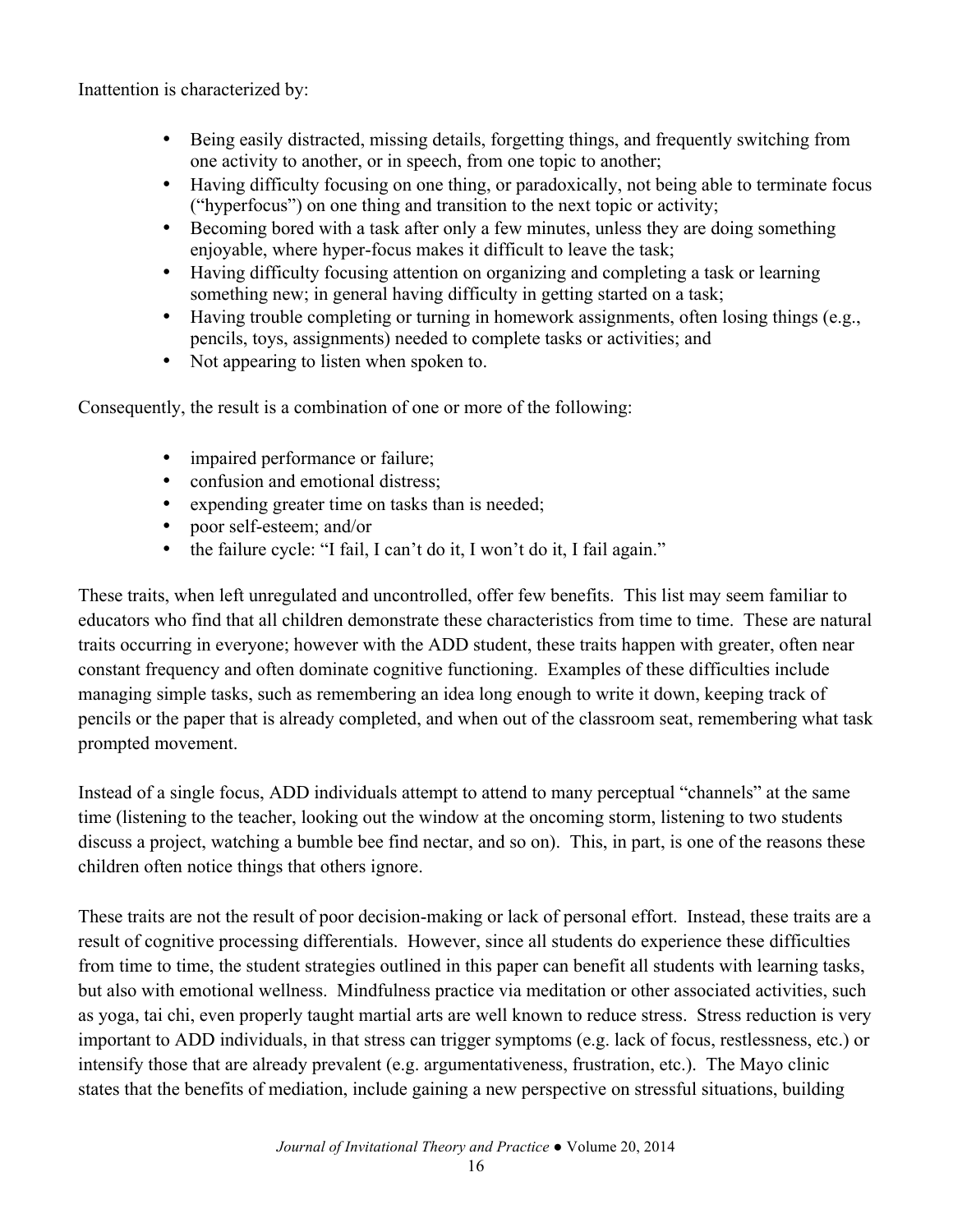skills to manage your stress, increasing self-awareness, focusing on the present, and reducing negative emotions (Mayo Clinic, http://www.mayoclinic.com/health/meditation/HQ01070).

Using invitational learning, educators and other helping professionals are directed toward assisting the individual by modifying the environment and by exploring exemplary practices in dealing with the individual. It also advocates the modification of the practices and procedures to meet the needs of students. Mindfulness practices can assist in controlling and neutralizing the negative effects of wandering thoughts and inattention. When mindfulness practices are viewed as life skills and are practiced frequently each day, greater control over the executive functions can be developed (Butler  $\&$ Hope, 1993; Godstein, 2003; Gunaratana, 2002; Ralston & Smart, 2004). Adaptive strategies for ADHD can be found in a variety of texts (Hollowell & Ratey, 2005; Kabat-Zinn, 2005; Weiss, 2005). However, it must be kept in mind that true mastery of these mindfulness skills, can require rigorous mental training over years.

Fortunately, the most fundamental elements of mindfulness have strategies than can be adapted to time intervals, as short as three to five seconds (Riner, 2009a & 2009b). The effectiveness of mindfulness training is not dependent on single extended periods of time devoted to meditation, although extended practice is very effective. In order to develop mindfulness for those whose daily work requirements provide little sustained time for meditation (as, for example, in school), many meditation masters of the Buddhist tradition advocate frequent, short duration, and informal meditative practices. This approach is considered highly effective, particularly in the time prior to the development of the self-discipline sufficient for sitting meditation (Thich Nhat Hanh, 1999; Yongey Mingryur Rinoche, 2007).

These practices, described later in this paper, include using a mindfulness clock, three second breathing, and three-second postures. The use of "yoga type" stretching or keeping a particular focus on breathing can effectively be used in frequent three-to-ten second time units and can be inserted into the daily routine. For example, the transition time from the skill presentation in a lesson, to readying for guided practice, provides four seconds to take two deep slow breaths while concentrating on the sensation of the air passing over the nostrils. There are many "versions of the vision" of mindfulness practice, and many that are provided in this paper. All are derived from generalized "basic principles" of mindfulness practice.

- Maintenance of a focus: Students focus on some engaging object, sound, action or thought that is provided for practice.
- Processes for "bringing the mind back": Mindfulness is perception of the immediate situation, but our minds spend a great deal of time judging, wishing things were different, or wandering off from the present in consideration of desires that things are different from what they are. Attempting to experience events as they are, and not attempting to judge them, is a basic skill in mindfulness.
- Awareness: Awareness is the process of consciously knowing what the mind is doing in the present moment. Mindfulness practice cannot be done incorrectly if awareness is present. When a mind wanders off, there is no mindfulness; but ironically when the mind recognizes it has wandered and the mind returns to the present focus, then mindfulness is now present and the process of being mindful has been practiced. This is the fundamental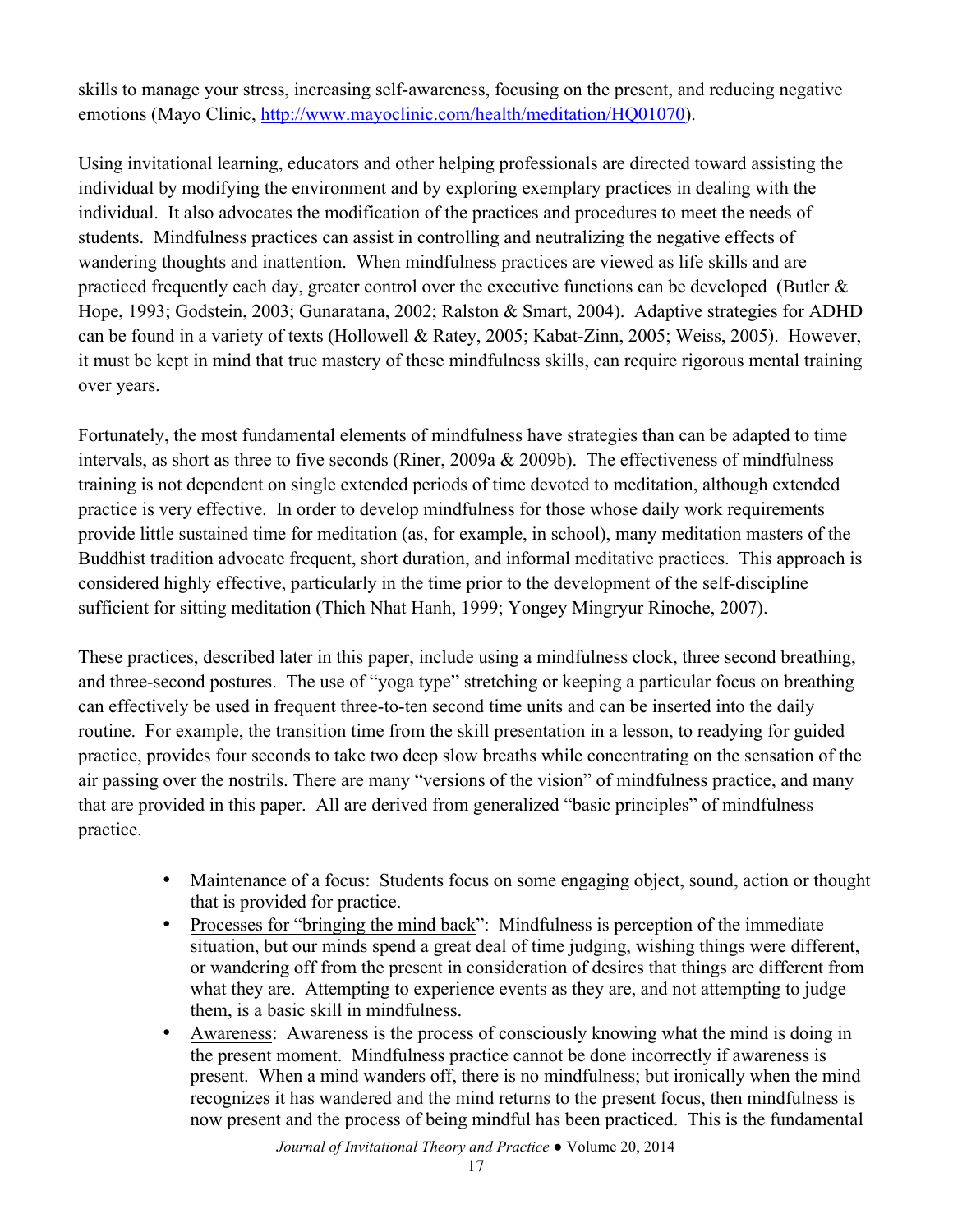cycle of "practice": the mind wanders off, awareness recognizes it, and mindfulness returns the mind to the present. There is no such thing as "bad" mindfulness practice and there is no "failure" in one's attempt to be mindful: If one realizes that the mind has wandered, then the mind's awareness is being practiced and that significantly contributes to future efforts at keeping the mind focused. This is the primary purpose of mindfulness training.

• Frequent practice: The mind's wandering and the awareness to bring the mind back to the present is a process that must be repeated many times, until it becomes habitual. Developing the "habit" of bringing the mind back to the present is the key to keeping the mind in the present. Oddly, keeping the mind focused on a task for the future, for example planning a picnic, is keeping the mind in the present, which is devoted to the current task of planning and not allowing the mind, it to wander to other tasks.

The mindfulness versions presented here represent only several of many possibilities for calming the mind of the ADD student, along with other students and the teacher as well. Slogans can be added that remind students to be mindful: For example, for upper elementary students "calm fosters calm; hurt fosters hurt" can be used by the class to self-direct in time of competing interests or minor conflict. It also focuses the teacher's attention that aggressive discipline and threatening or unwanted ADD behavior increases stress, which in turn, increases the ADD individual's aggressive behavior. This is a vicious selfdefeating cycle. Keep in mind the observation of staff at the Mayo Clinic: "Meditation is an umbrella term for the many ways to a relaxed state of being. There are many types of meditation and relaxation techniques that have meditation components. All share the same goal of achieving inner peace" (Mayo Clinic, http://www.mayoclinic.com/health/meditation/HQ01070/NSECTIONGROUP=2.

## **The Exercises**

In doing these exercises, keep in mind that mindfulness and concentration are not quite the same. Concentration is a subset of mindfulness states. That is, one can be mindful without concentrating, but one cannot concentrate without being mindful. The distinction is not particularly critical to the practices advocated in this paper, other than for the teacher and students to realize that the mind during meditation is almost certainly likely to wander. A wandering mind is not concentrating, but realizing that the mind has wandered and bringing it back to the present is most certainly mindfulness. With that in mind, the basic principles relevant to mindfulness and concentration are below.

### **To Practice Mindfulness**

- Stay in the present.
- Return when thoughts drift away... just note the thought and return.
- Be non-judgmental.
- Welcome whatever arises.
- Open your heart.
- Let go.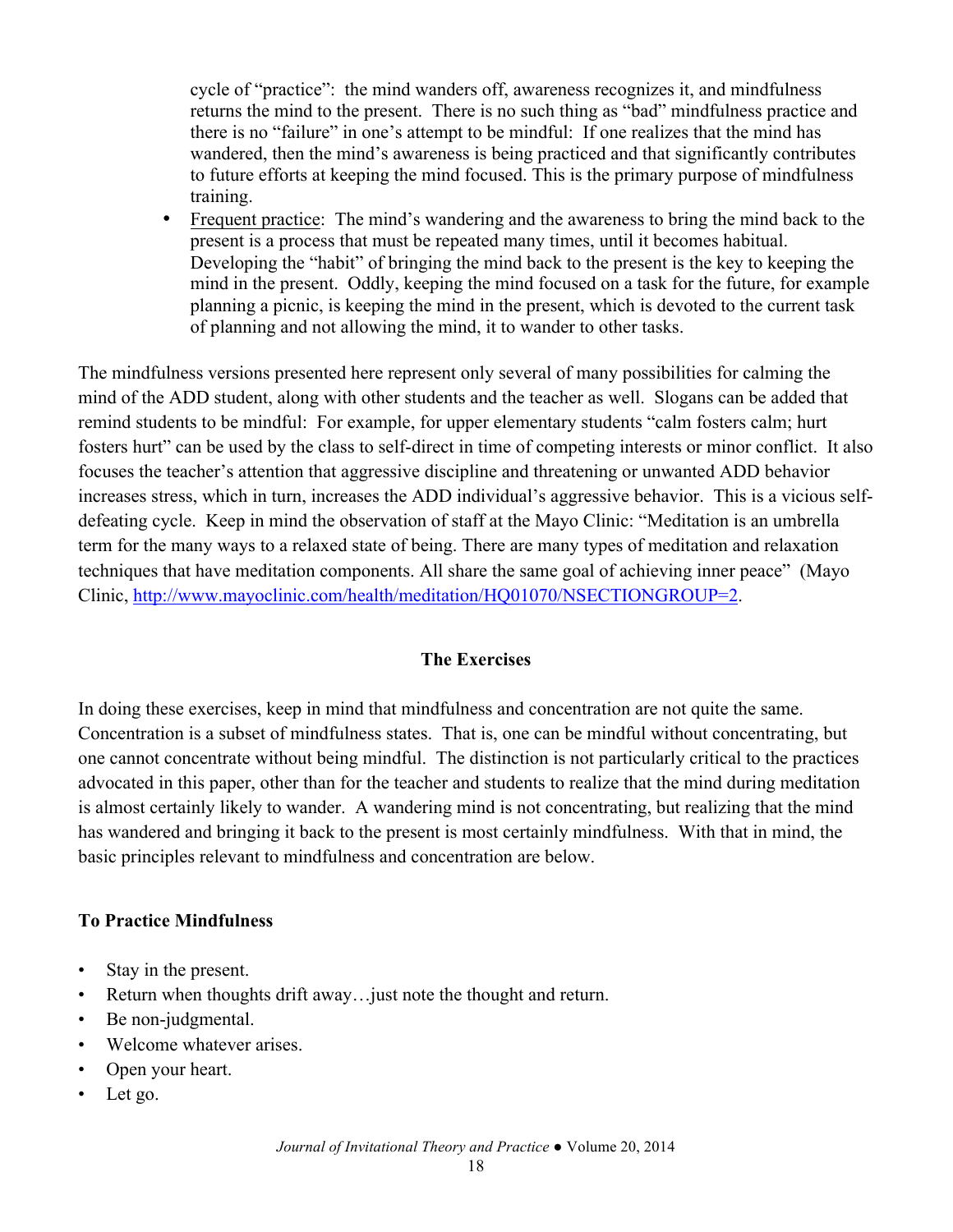## **To Develop Concentration**

- Be deliberate, think first and know what you need to achieve at the moment.
- Be controlled, know why you are doing something and know the likely outcomes.
- Be directed, know what must be done, how it is to be done, and when it is to be done.
- Be aware of your mental attention, remind yourself periodically what you are doing and what you need to be doing. If different, then reconcile and gently get back to what you need to be doing.

The following practices employ mindfulness and most can be taught and used many times during a lesson while others become the impetus for integrating the curriculum with high interest activities, combining kinesthetic experiences, cognition, and awareness of the present moment.

# **Deep Breathing**

- Periodically between lessons or stop a lesson (during a transition or when children are inattentive and need to refocus) and have children take a series of deep breaths.
- Have them breathe quietly, slowly, deeply in and completely out as peacefully as they possibly can.
- You may add a focus to the activity. For example, have children try to do this, so the other children will not know if they are breathing in or breathing out. Or have them following your hand, breathing in as you raise your hand, exhaling as you lower it.
- Do four or five breaths.

# **Deep Breathing Variation (for a three or four minute experience)**

- Periodically have children take a series of deep breaths, as in deep breathing.
- Introduce a smell to the air from a single location with air freshener, candle, incense, open window, or microwave popcorn.
- Have children notice how the smell comes…and goes.

## **Labeling Negative Thoughts**

- When beginning an activity that is difficult or unpleasant, explicitly ask children their negative thoughts about the work ahead.
- Label the thoughts with a name. Feel free to create imaginary labels ("grumpy giraffes," "tumultuous") tornados," "boring beetles," etc.).
- Discuss why these thoughts are normal.
- Ask if these thoughts help students succeed and be happy.
- Ask students what other thoughts could be substituted that helps the student succeed and be happy, but more so (Almost always…"The harder I work the sooner it will be over").

# **Tracking Attitudes**

- Help students make a continuum of attitudes, from good to bad (e.g. stinker, aromatic, sweet).
- *Journal of Invitational Theory and Practice ●* Volume 20, 2014 • Ask children to rate their attitude about a specific upcoming (or completed) activity.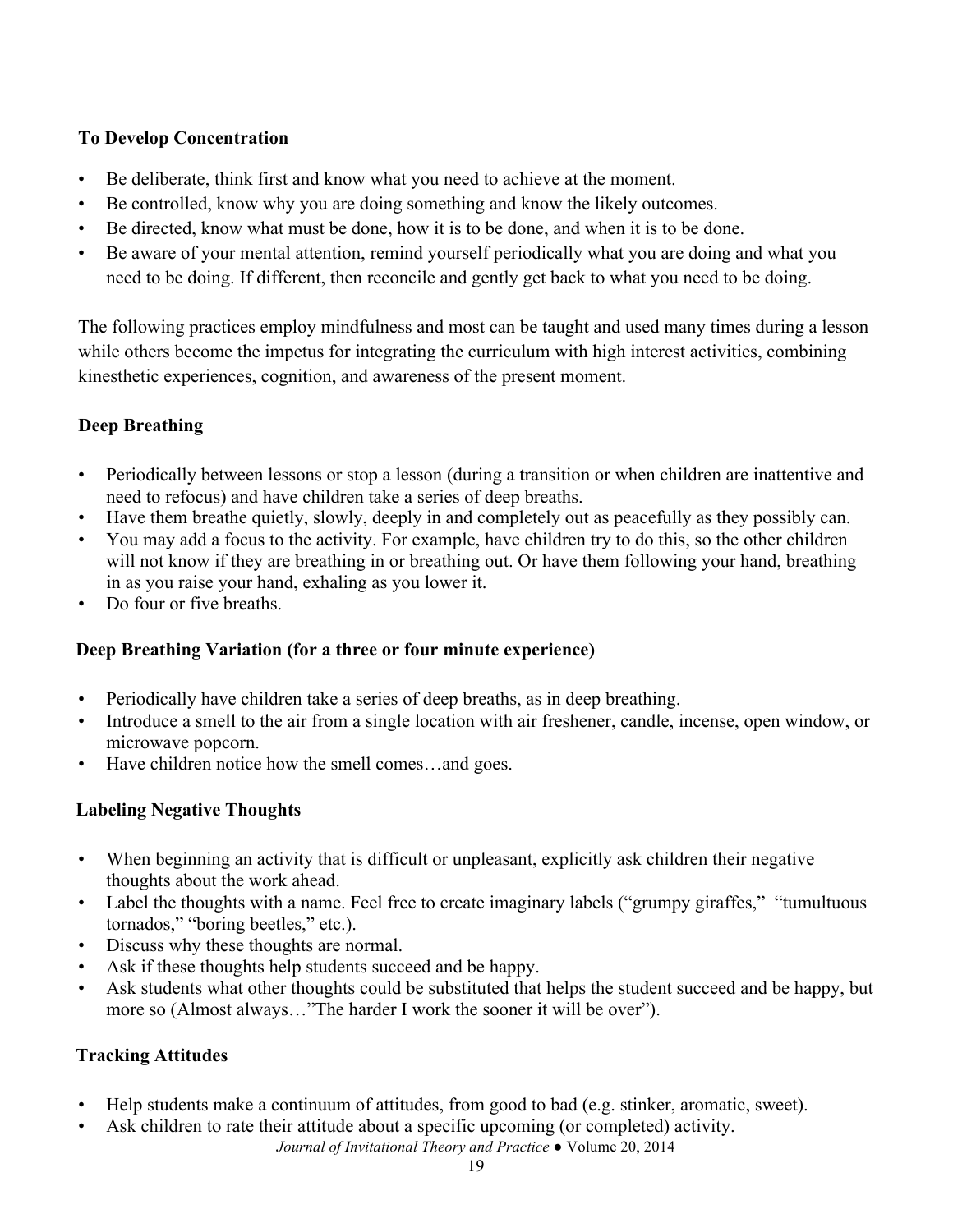- Record the results and chart (can convert labels to a Likert type number scale and calculate cumulative averages, make graphs, or chart on-going repetition).
- After a week or so of recording the same (or different) activities discuss the results: Did the attitudes change over time? Why? Why are there differences among individuals (unless every child agreed on every activity, this will be the case).

## **Experimenting with Thoughts**

- Pick an activity that can be repeated quickly and can be measured (e.g. standing broad jump, completing worksheet on basic addition facts, etc.).
- Help students create a positive thought and have them think that thought for a few trials of the activity…measure and record.
- Help student create a negative thought and have them think that thought (as above).
- Discuss the results.
- (Note that this activity is used in sports psychology, as a performance enhancement technique).

# **Measuring and Charting Attitudes**

- In general, have student measure their attitudes about classroom activities, such as tests (invent a process or use a process similar to "tracking attitudes" above).
- Measure attitudes before and after the event.
- Have students create the scale (e.g. dichotomous: Spiderman or Venom; or continuous: Mickey Mouse, Donald Duck, or Goofy).
- Measure and record actual outcomes (e.g. grades).
- Record, chart, graph, and compare.
- Do attitudes predict or reflect results? Do results predict or reflect attitudes?

# **Meditative Redirects**

- Correct students by acknowledging their mindfulness Example:
	- S: I don't want to do this; it's stupid!
	- T: (smiles) Wonderful! You are being mindful of the connection between our lessons and your feelings!
	- S: It is still stupid.
	- T: OK, let's think what you can do that's NOT stupid, but makes you smarter and practices what we are learning.
- The student either comes up with an idea or doesn't. If the idea is a good one, the teacher adopts the idea thus achieving on-task behavior, as well as promoting the student's problem solving prowess, and developing the student's sense of power and self-efficacy. If the student's idea is helpful, but not sufficiently complete in order to meet the lesson's goals, the teacher guides the student with questions to shape the strategy for use. If the student says, "I don't know," the teacher replies, "Well, until you think of a better idea, let's use mine. But please do think about ways we can do things better or at least more enjoyable, and share them with me."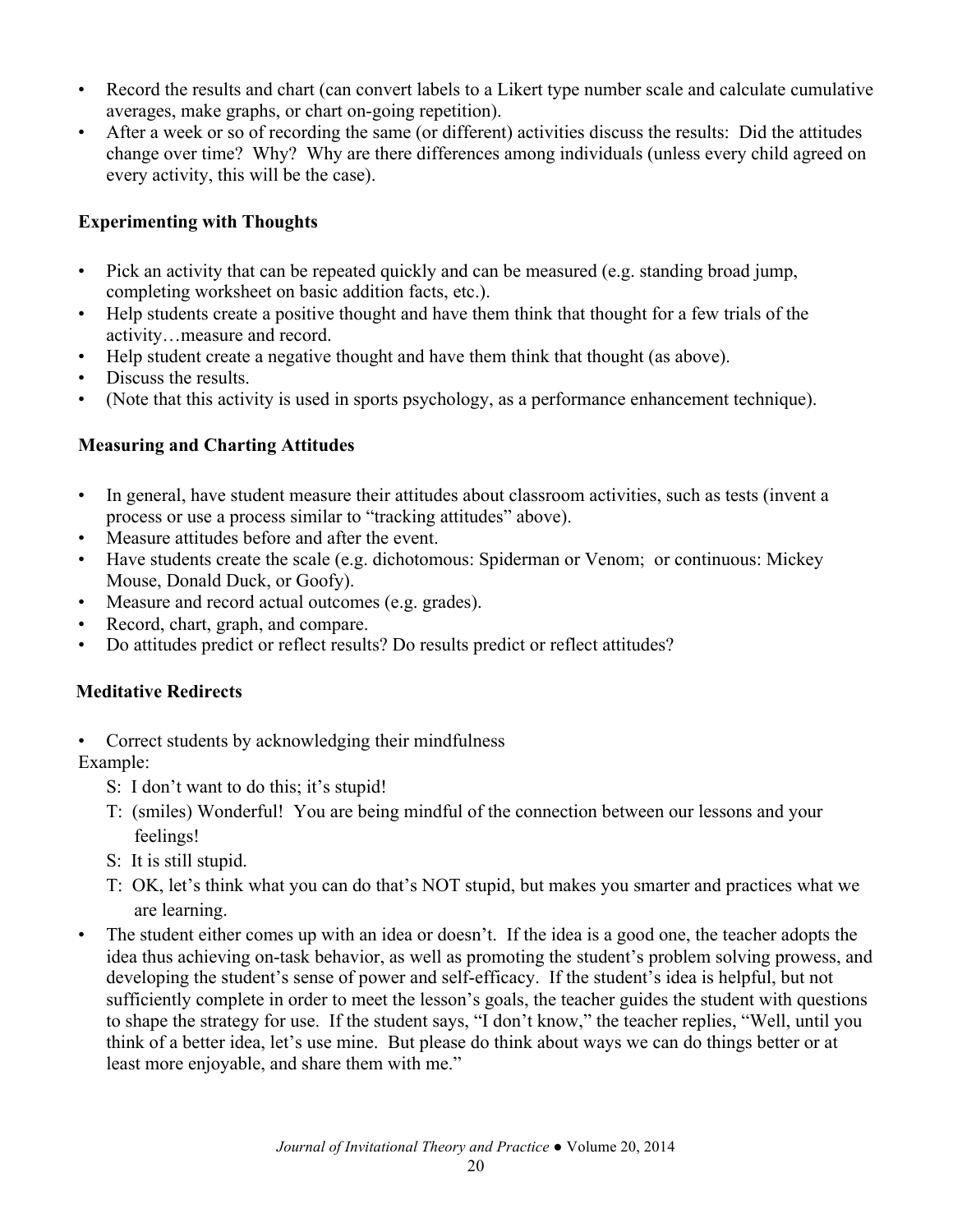### **Imagery as Meditation**

- Imagery is either a teacher-guided exercise, or if the student has some mindfulness skills, a selfdirected mental creation of sense images (pictures, smells, sounds, etc.).
- There are many types of imagery exercises. In this case, we are envisioning the teacher "talking" the student through a particular situation or the student "re-thinking" through mental imagery (rather than thinking with language) how a particular incident can be accommodated. For example, the student (or with the teacher guiding) imagines the worst possible outcome from the situation at hand. such as failing an upcoming test. The student then imagines "backward in time" the conditions and decisions that led to the failure. The student then thinks forward to the present situation, then imagines choices that can lead to a different outcome. Another example might be having the student imagine in fantasy, what the student would actually like to do, but cannot because of the consequences. Live the fantasy for a moment, then, again, work back to the present moment and begin imagery of what can actually be done appropriately. In this case, granting the student in fantasy what the student cannot do or have in reality. If sharing with the teacher, the teacher can show empathy, "Yes, I can see how satisfying it would be to tear up the test and tell me to 'Give me an "A," or else!' but right now you need to take the test. Would you like to choose a different place to sit?"

### **Reasons why Imagery Helps**

- The body can respond and use images and treat them as real.
- In calm (meditative states) of mind, the body can resolve problems more successfully with less time.
- Provides a "sense of mastery" by seeing the potential for success in challenging circumstances that reduces stress.
- Imagery of successful or satisfying effort tends to calm the mind.

## **Attending to Everyday Activities**

The teacher asks students simple questions involving mindful observations. This can be done several times a day before, immediately before, and after the event.

- Do you start walking with your left or your right foot?
- Do you put on your left or your right shoe first?
- Do you put your left or right arm into your jacket first?
- What is on the outside door of the classroom?
- How many trees or on the playground? ... in front of the school?

## **Using Activity to Redirect Attention**

• Redirection and "legitimizing" unwanted behavior for learning purposes could involve shooting paper balls into the trashcan (flying paper airplanes, shooting peas, running to one point in the classroom and back again, etc.) then varying the distance and ball size. For example, collecting data, charting and graphing results, obtain averages, and range.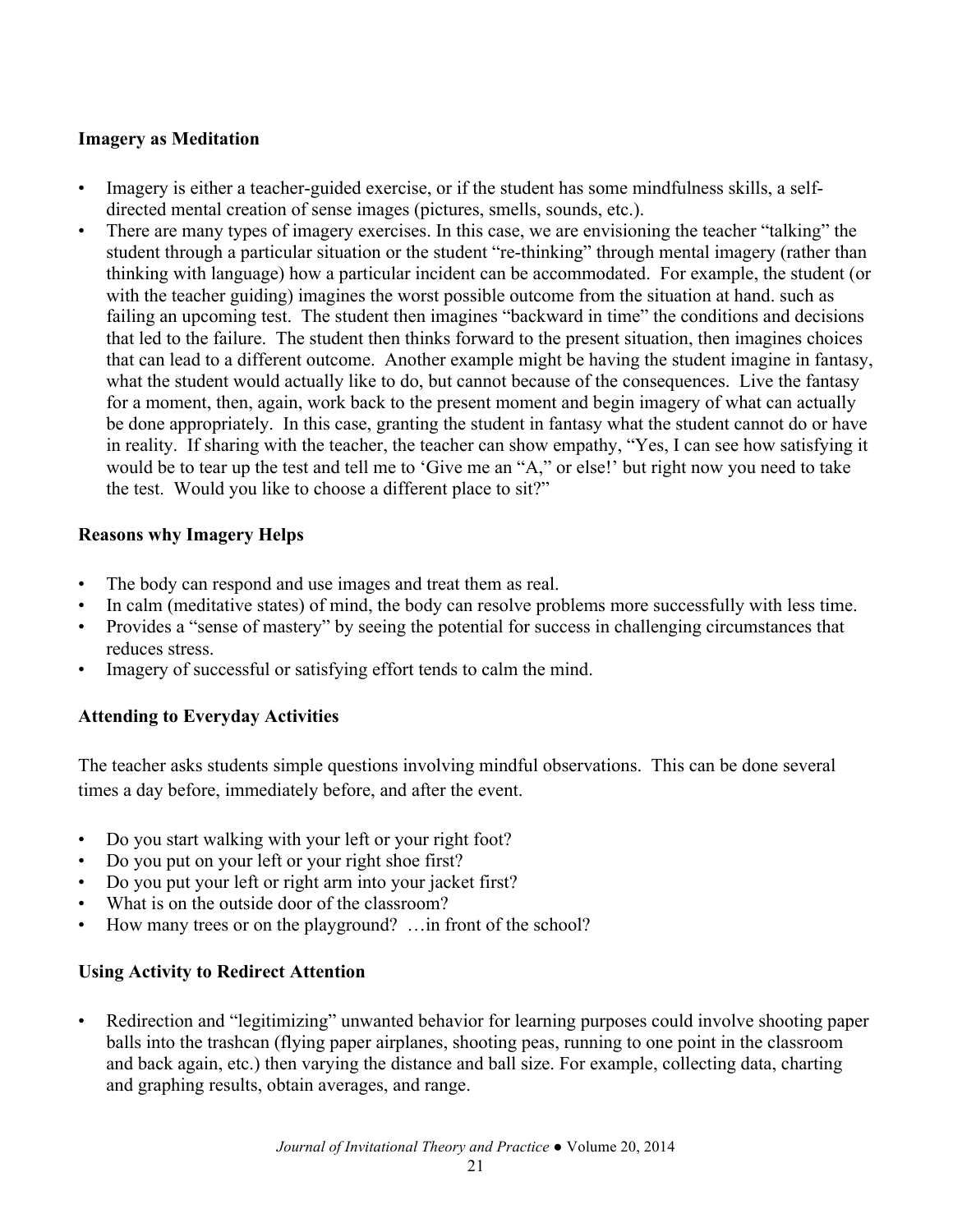- Take an activity (making a sandwich, washing dishes) and list ALL the things needed and the actions to be taken to complete the task. Then follow directions literally as if absolutely no knowledge existed other than what has been recorded.
- Look out the window or look at a large photograph.
	- List and count ALL the things you see.
	- Note that students will interpret this differently. They may see trees, a flower, the road (three things), or 12 trees, 20 flowers (things counted), or 12 trees with too many leaves to count, 20 plants with hundreds of flowers (can see but can't count).

## **Other Activities to Redirect Attention**

- From memory, write down everything in your backpack (purse, locker) and then compare results. How many objects were unlisted? How many objects were listed, but not there?
- Pick a color and then imagine an object that is that color and keep imaging objects linked to the present thought (two ways to do this: red leads to apple, fire truck, rose OR red leads to red tree, red grass, red milk).

# **Confined Motion**

- Stretching (three to ten seconds in a short series of yoga stretches)
- Isometric exercise (muscles exert force onto unmovable object or muscles exert pressure against each other so that no movement is produced)
- Very slowly walking in a tight circle or taking a step forward and a step back, breathing in with the left and exhaling with the right foot (establish a pattern of slow breathing, then have students take a half step forward when inhaling, then bring it back upon exhaling alternative feet with each breath)

# **Additional Exercises that Require Mindfulness to Complete**

- Close your eyes and make a wave of cold ice (hot stones, "pricklies," etc.) move from the toes to the head. Have the feeling move to an arm then to a toe then to an ear.
- Have students write down the name of everyone in the class without looking (1st period, your soccer team, etc.) Afterward, compare answers with the actual list.
- Drink a glass of water in exactly 30 "same size" sips.
- Eat a slice of bread in 10 bites, chewing each bite 10 times, allowing 10 seconds between swallowing and taking the next bite.
- Close your eyes; visualize yourself (or another person) being happy [distinguish between pleasure and happiness]. What are you (they) doing? Why are you (they) happy?
- Stand on your tiptoes as long as you can, while singing your favorite song.
- Say the alphabet backwards. Spell full name backwards. Spell vocabulary words backwards.
- Point your finger with an outstretched arm at something distant for 30 seconds, without shaking.
- Take slow deep breaths. Breathe so that the other students can't tell whether you are inhaling or exhaling. With the breathing in, imagine the air coming in as one color, and while breathing out, imagine it as another color.
- Stand a coin on its edge.
- Stare at an object for 60 (30) seconds and then imagine it and change its color. Make it melt, blow up, vaporize, or morph into something else.
- *Journal of Invitational Theory and Practice ●* Volume 20, 2014 • Suck on a piece of candy. ONLY think about its flavor. Do not bite it. Let is dissolve naturally in your mouth (if an idea pops up, take note of it, and let it go and return to the flavor of the candy).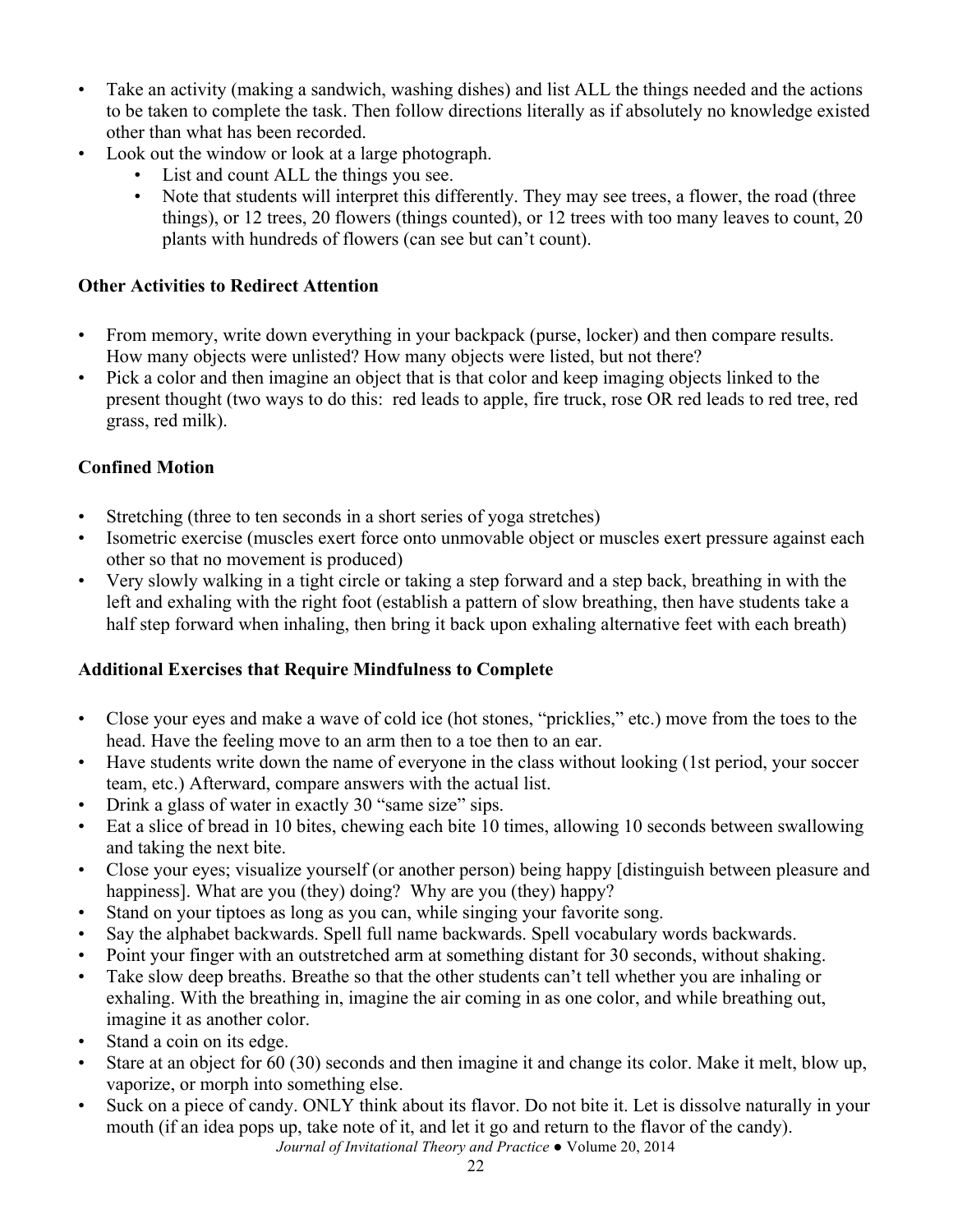#### **Conclusion**

Mindfulness practices have the potential to promote neuroplasticity and mental self-discipline, through the use of meditation techniques. These techniques can be adapted to school environmental to match time limitations and the students' levels of maturity. These practices offer a supplement and possible alternative to behavior management, via external controls for all students, but are particularly effective with those students with ADD traits. With students who have difficulties adapting to the schools' focus on cognition through information acquisition, mindfulness practice can provide opportunities to integrate kinesthetic-affective-cognitive activities using short duration exercises that can be practiced many times during the day.

The schools' typical focus on behavior management via rewards and punishments, such as grades, limiting or granting privileges, and other externally manipulative practices, are not particularly effective with ADD students. Inviting approaches that teach practices of mental self-discipline and promoting meditative practices that develop both skill and capacity in focusing the mind, constitutes an attractive alternative.

The practices illustrated in this article, can be implemented informally into the routine activities of students in any classroom. Narrowly defined and prescribed practices with a rigid set of procedures are not needed. Instead, creative, consistent, and ameliorative practices can be developed and implemented by the thoughtful teacher, by employing a few basic mindfulness principles. For optimal benefit to students, additional study must be done to develop and integrate methods for developing mindfulness that can be used in busy classrooms, where the established curriculum is not always attuned to student needs.

#### **References**

- Able, S., Johnston, J., Adler, L., & Swindle, R. (2007). Functional and psychosocial impairment in adults with undiagnosed ADD. *Psychological Medicine*, *37*(1), 97-107.
- Antshel, K., Faraone, S., Maglione, K., Doyle, A., Fried, R., Seidman, L., & Biederman, J. (2009). Is adult attention deficit hyperactivity disorder a valid diagnosis in the presence of high IQ? *Psychological Medicine, 39* (8), 1325-1335.
- Bálint, S., Czobor, P., Komlósi, S., Mészáros, A., Simon, V., & Bitter, I. (2009). Attention deficit hyperactivity disorder (ADD): gender- and age-related differences in neurocognition. *Psychological Medicine, 39*(8), 1337-1345.
- Bercholz, S., & Kohn, S. (Eds.) (1993). *An introduction to the Buddha and his teachings.* New York, NY: Barnes & Noble.
- Brown, T. E. (2006). *Attention deficit disorder: The unfocused mind in children and adults*. New Haven, CT: Yale University Press.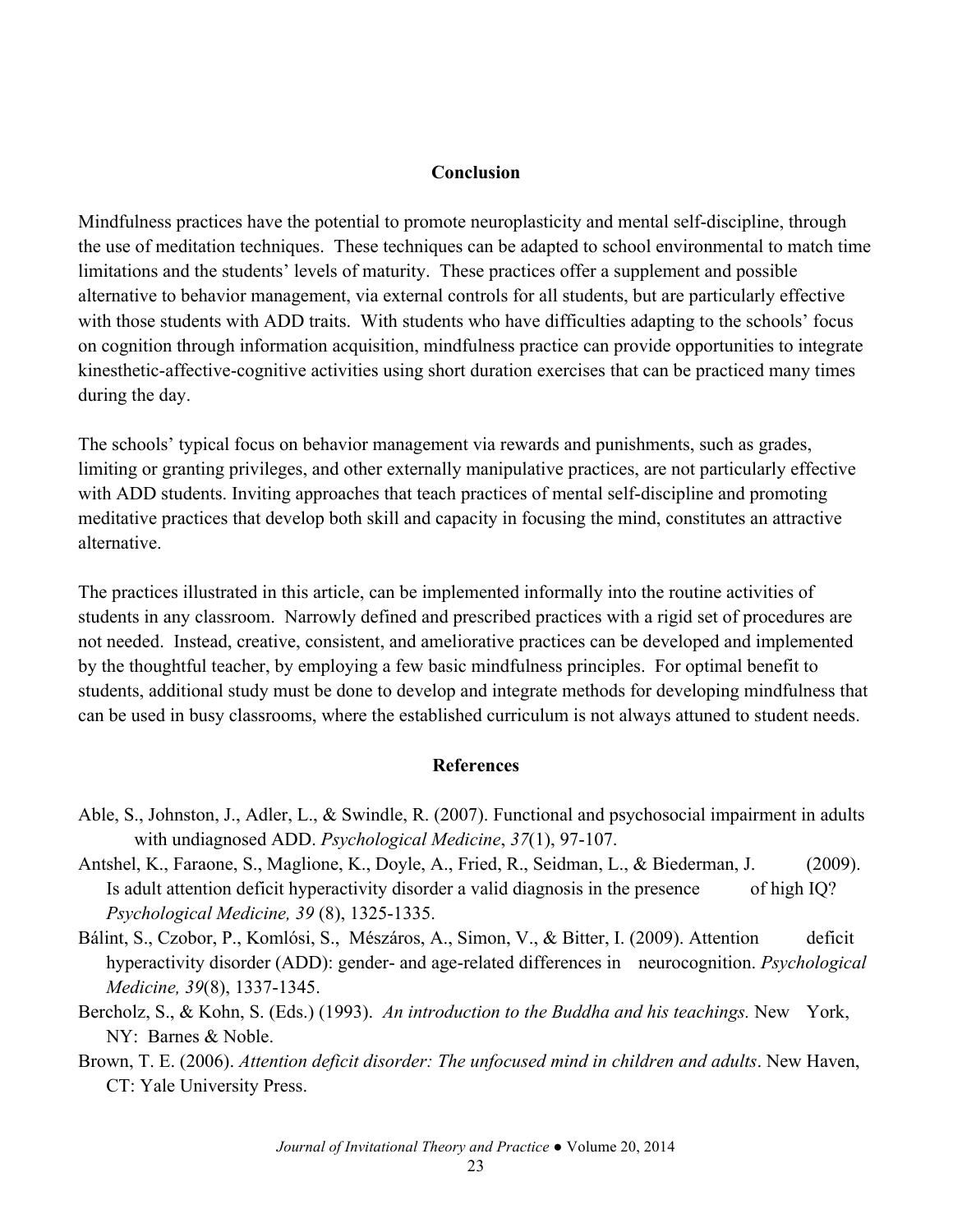- Brown, T. E. (2013). *A new understanding of ADHD in children and adults: Executive function impairments*. New York, NY: Routeledge.
- Butler, G., & Hope, T. (1995). *Managing your mind: The mental fitness guide*. Oxford, NY: Oxford University Press.
- Chodron, P. (2002). *Comfortable with uncertainty.* New York, NY: Shambhala.
- Davidson, R. J. (2008). Spirituality and medicine: Science and practice. *Annals of Family Medicine, 6*(5), 388-389.
- Davidson, R. J., & Lutz, A. (2008). Buddha's brain: Neuroplasticity and meditation. *IEEE Signal Processing, 25*(1), 171-174.
- Faraone, S., Kunwar, A., Adamson, J., & Biederman, J. (2009). Personality traits among ADD adults: implications of late-onset and subthreshold diagnoses. *Psychological Medicine*, 39(4), 685-693.
- Goldstein, J. (2003). *Insight meditation: The practice of freedom*. Boston, MA: Shambala.
- Gunaratana, B. (2002). *Mindfulness in plain English*. Boston, MA: Wisdom Publications.
- Hagen, S. (1997). *Buddhism plain and simple: The practice of being aware, right now, every day.* New York, NY: Broadway Books.
- Hallowell, E., & Ratey, J. (2005). *Delivered from distraction*. New York, NY: Ballentine.
- Hallowell, E., & Ratey, J. (1994). *Answers to distraction*. New York, NY: Bantam Books.
- Jackson, B. & Farrugia, D.(1997). Diagnosis and treatment of adults with attention deficit hyperactivity disorder. *Journal of Counseling and Development, 75*(4), 312-319.
- Kabat-Zinn, J. (2005). *Full catastrophe living: Using the wisdom of your body and mind to face stress, pain, and illness*. New York, NY: Bantam-Dell.
- Kelley, S., English, W., Schwallie-Giddis, P., & Jones, L. (2007). Exemplary counseling strategies for developmental transitions of young women with attention deficit/hyperactivity disorder. Journal of Counseling and Development, 85(2), 173-181.

Kinder, M. (1994). *Mastering your moods: How to recognize your emotional style and make it work for you*. New York, NY: Simon and Schuster.

- Koehler, S., Lauer, P., Schreppel, T., Jacob, C., Heine, M., Borreatti-Hummer, A., Fallgatter, A. J., & Herrmann, M. J. (2009). Increased EEG power density in alpha and theta bands in adult ADD patients. Journal of Neural Transmission, 116(1), 97-104.
- Lee, H., Shackman, A. J., Jackson, D. C., & Davidson, R. J. (2009). Test-retest reliability of voluntary emotion regulation. *Psychophysiology*, *46*(4), 874-879.
- Lutz, A., Greischar, L. L., Perlman, D., & Davidson, R. J. (2009). BOLD signal in insula is differentially related to cardiac function during compassion meditation in experts vs. novices. *NeuroImage 47*(3), 1038–1046.
- Lutz, A., Slagter, H., Rawling, N., Francis, A., Greischar, L. L., Davidson, R. J. (2009). Mental training enhances attentional stability: Neural and behavioral evidence. *Journal of Neuroscience, 29*(42), 13418–13427.
- Makris, N., Biederman, J., Valera, E, Bush, G., Kaiser, J., Kennedy, D. N., Caviness, V. S.,…., & Seidman, L. J. (2007). Cortical thinning of the attention and executive function networks in adults with attention-deficit/hyperactivity disorder. *Cerebral Cortex, 17*(6), 1364-1375.
- Makris, N., Buka, S., Biederman,J., Papadimitriou, G., Hodge, S., M., Valera, E. M., Brown, A. B., ...Bush, G., & Seideman, L. J. (2008). Attention and Executive Systems Abnormalities in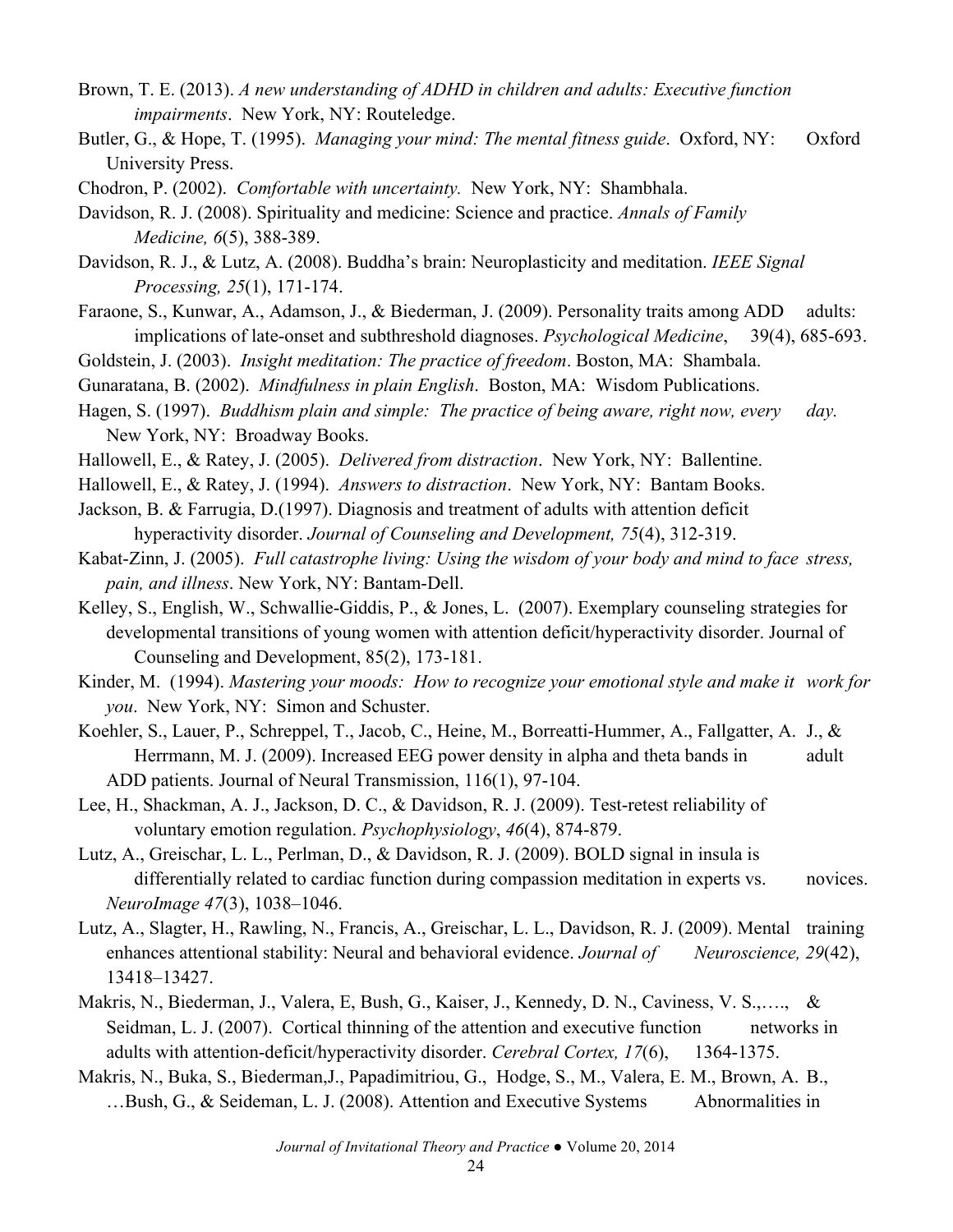Adults with Childhood ADD: A DT-MRI Study of Connections. *Cerebral Cortex, 18*(5), 1210-1220.

Mayo Clinic, The. (2013). (http://www.mayoclinic.com/health/meditation/HQ01070.)

- McLean, A., Dowson, J., Toone, B., Young, S., Bazanis, E., Robbins, T. W., Sahakian, B. J. (2004). Characteristic neurocognitive profile associated with adult attention- deficit/hyperactivity disorder. *Psychological Medicine, 34*(4), 681- 692.
- Newton-Howes. G., (2004). What happens when children with attention deficit/hyperactivity disorder grow up? *Journal of the Royal Society of Medicine*, *97*(11), 531- 535.
- Ornish, D. (2008). *The Spectrum: A scientifically proven program to feel better, live longer, lose weight, and gain health*. New York, NY: Ballentine Books.
- Ornish, D. (1998). *Love and survival: The scientific basis for the healing power of intimacy.* New York, NY: Harper Collins.
- Perlman, D. M., Salomons, T. V., Davidson, R. J. & Lutz, A. (2010). Differential effects on pain intensity and unpleasantness of two meditation practices. *Emotion, 10*(1), 65–71.
- Purkey, W., & Novak, J. (1996). Inviting school success: A self-concept approach to teaching, learning, and democratic practice. New York, NY: Wadsworth.
- Rahula, W. (1974). *What the Buddha taught*. New York, NY: Grove Press.
- Ralston, P., & Smart, C. (2004). Yoga. New York, NY: Harper Torch.
- Ramsay, J. (2010). CBT for adult ADD: Adaptations and hypothesized mechanisms of change. *Journal of Cognitive Psychotherapy, 24*(1), 37-45.
- Riner, Phillip S. (2005). Digital photography in an inner city fifth grade, part 1. Phi Delta *Kappan 86*(8)
- Riner, Phillip S. (2005). Digital photography in an inner city fifth grade, part 2. Phi Delta *Kappan* 86(9)
- Shaffer, D. (1994). Attention deficit hyperactivity disorder in adults. *The American Journal of Psychiatry, 151*(5), 633-638.
- Thich Nhat Hanh (1999). *The heart of the Buddha's teaching*. New York, NY: Broadway.
- Wender, P. (1995). *Attention deficit hyperactivity disorder in adults*. New York, NY: Oxford University Press.
- Wadsworth, J., & Harper, D. (2007). Adults with attention-deficit/hyperactivity disorder: Assessment and treatment Strategies. *Journal of Counseling and Development, 85*(1), 101-108.
- Weiss, L. (2005). *The new Attention Deficit Disorder in adults workbook.* Lanham, MD: Taylor Trade Publishing.
- Weiss, M., & Murray, C. (2003). Assessment and management of attention-deficit hyperactivity disorder in adults. *Canadian Medical Association, 168*(6), 715-722.
- Yongey, Mingryur Rinoche (2007), *The joy of living: Unlocking the secret and science of happiness*. New York, NY: Three River Press.